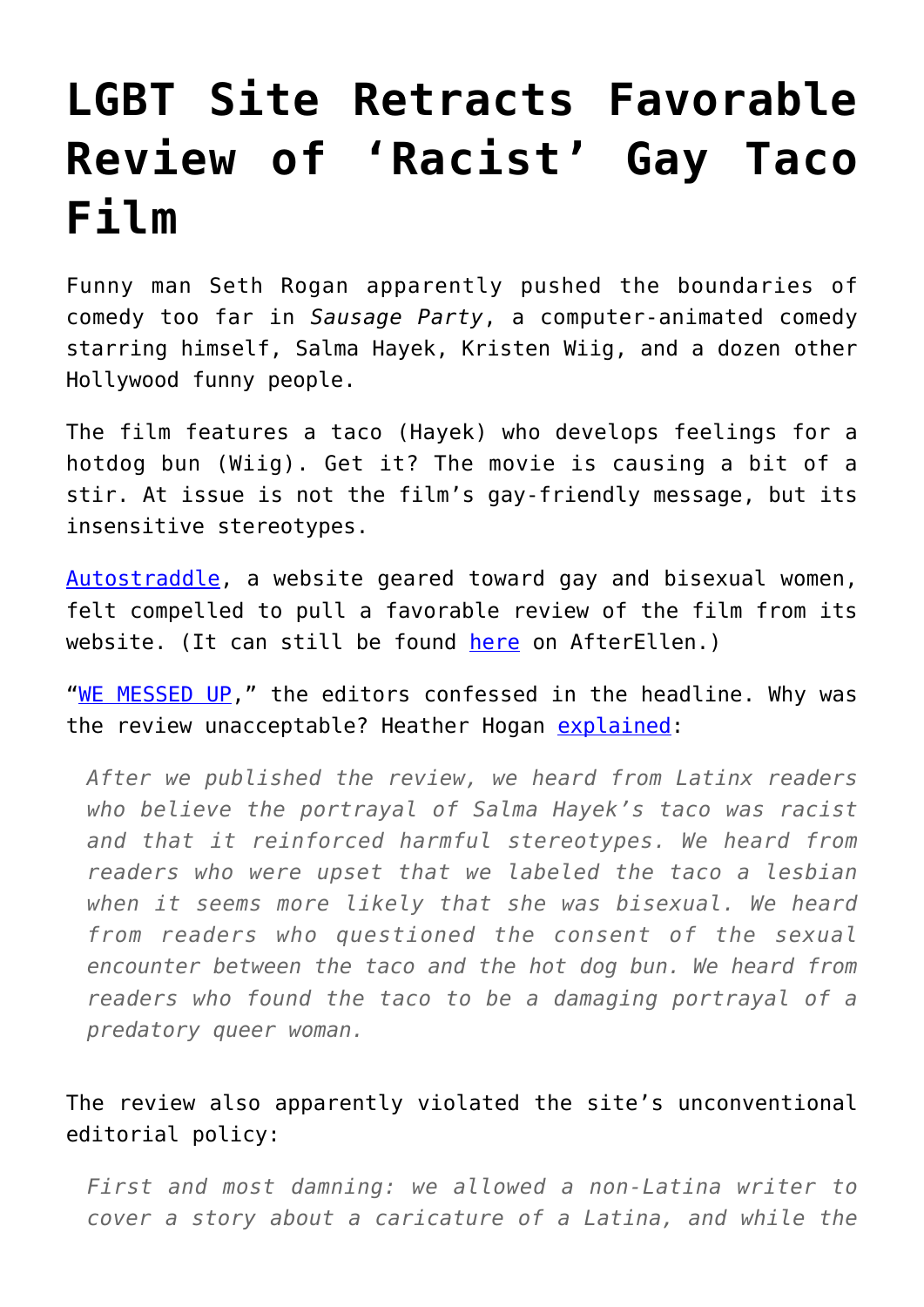*review didn't specifically mention the film's stereotyping, by praising the film as a positive portrayal of a queer Latina, we allowed a white writer to, in effect, condone that stereotyping. Second, when I was looking for reviews, I trusted the opinion of mainstream newspapers and websites and didn't specifically seek out reviews written by women of color, generally; or Latina women, specifically.*

## **(WARNING: Explicit language is used in the clip below.)**

I must confess that I hadn't even heard of *Sausage Party* before this week, so I've not yet seen the film and cannot speak as to whether or not the sex between the hotdog bun and the taco was consensual. But a quick scouring of the internet reveals that the movie received high marks on IMDB (7.2 stars) and Rotten Tomatoes (82 percent), and mostly positive critic reviews. (MTV called it "ballsy and brilliant"; the Chicago-Sun Times said it was "pretty smart" and "funny as hell.")

Regardless of the movie's content, Autostraddle's editorial policies are striking. The editors pulled the review because